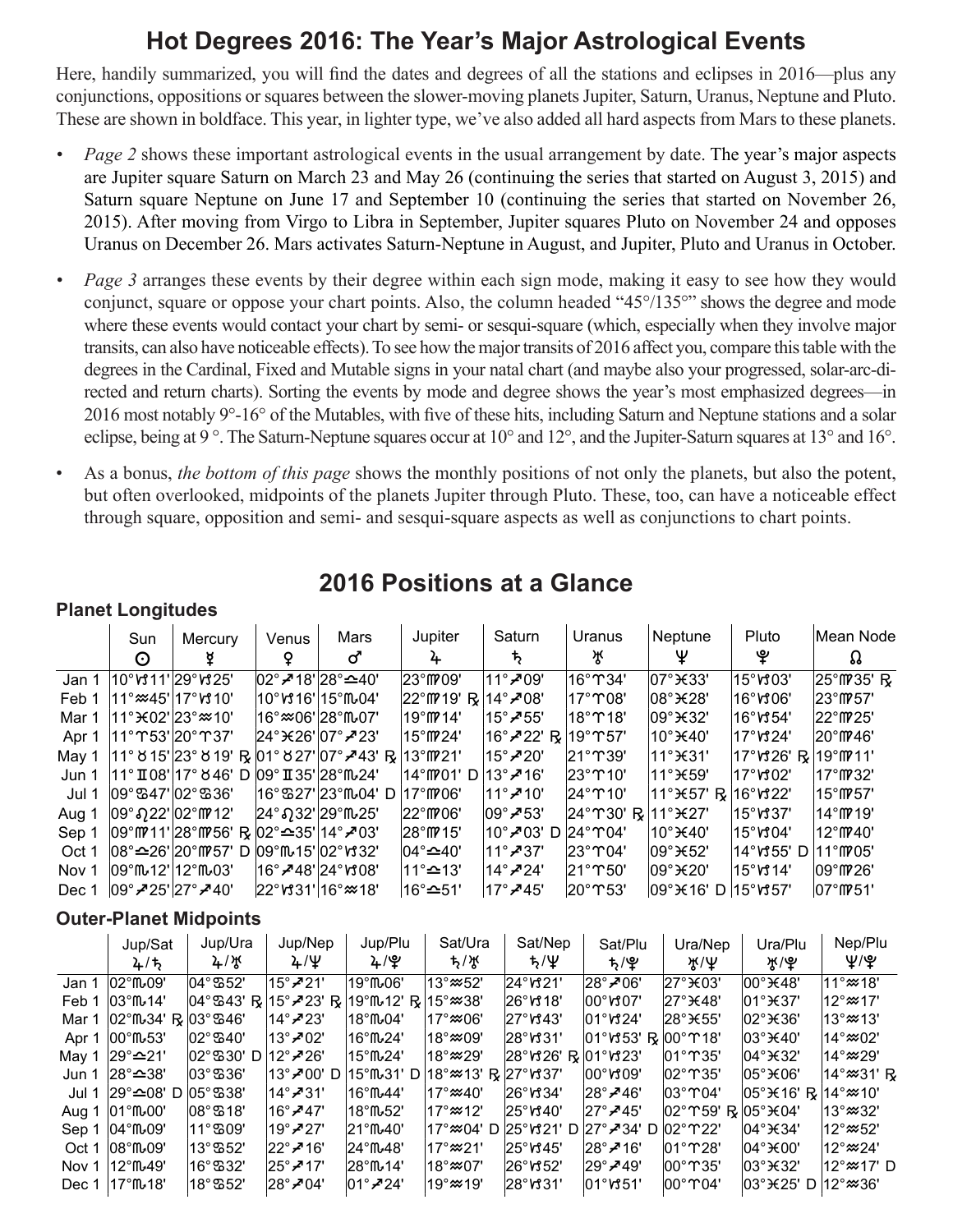# **Major Events 2016**

Stations, Eclipses and Major Aspects

**In Date Order**

| <b>Date</b>      | <b>Planet</b>         | At                             | <b>Event Type</b>                | <b>Planet</b>  | At                  | <b>Time</b> | Zone                     |
|------------------|-----------------------|--------------------------------|----------------------------------|----------------|---------------------|-------------|--------------------------|
| Jan 5            | <b>Mercury</b>        | 01°Aquarius02' R               | <b>Station Rx</b>                |                |                     | 8:05a       | <b>EST</b>               |
| Jan 7            | Jupiter               | 23°Virgo14' R                  | <b>Station Rx</b>                |                |                     | 11:40p      | <b>EST</b>               |
| <b>Jan 25</b>    | <b>Mercury</b>        | 14°Capricorn54' D              | <b>Station Dir</b>               |                |                     | 4:49p       | <b>EST</b>               |
|                  |                       |                                |                                  |                |                     |             |                          |
| Mar <sub>8</sub> | Sun                   | 18°Pisces55' D                 | <b>Solar Eclipse</b>             | <b>Moon</b>    | 18°Pisces55'        | 8:57p       | <b>EST</b>               |
| <b>Mar 23</b>    | <b>Jupiter</b>        | 16°Virgo24' R                  | <b>Square</b>                    | <b>Saturn</b>  | 16°Sagittarius24'D  | 6:15a       | <b>EDT</b>               |
| <b>Mar 23</b>    | Moon                  | 03°Libra16' D                  | <b>Lunar Eclipse</b>             | Sun            | 03°Aries16'         | 7:47a       | <b>EDT</b>               |
| <b>Mar 25</b>    | <b>Saturn</b>         | 16°Sagittarius24' R            | <b>Station Rx</b>                |                |                     | 6:00a       | <b>EDT</b>               |
|                  |                       |                                |                                  |                |                     |             |                          |
| Apr 17           | <b>Mars</b>           | 08°Sagittarius54' R            | <b>Station Rx</b>                |                |                     | 8:13a       | <b>EDT</b>               |
| Apr 18           | <b>Pluto</b>          | 17°Capricorn29' R              | <b>Station Rx</b>                |                |                     | 3:25a       | <b>EDT</b>               |
| Apr 28           | <b>Mercury</b>        | 23°Taurus36' R                 | <b>Station Rx</b>                |                |                     | 1:19p       | <b>EDT</b>               |
|                  |                       |                                |                                  |                |                     |             |                          |
| May 9            | Jupiter               | 13°Virgo15' D                  | <b>Station Dir</b>               |                |                     | 8:14a       | <b>EDT</b>               |
| <b>May 22</b>    | <b>Mercury</b>        | 14°Taurus20'D                  | <b>Station Dir</b>               |                |                     | 9:19a       | <b>EDT</b>               |
| <b>May 26</b>    | Jupiter               | 13°Virgo41' D                  | <b>Square</b>                    | <b>Saturn</b>  | 13°Sagittarius41' R | 8:27a       | <b>EDT</b>               |
|                  |                       |                                |                                  |                |                     |             |                          |
| <b>Jun 13</b>    | <b>Neptune</b>        | 12°Pisces02'R                  | <b>Station Rx</b>                |                |                     | 4:42p       | <b>EDT</b>               |
| <b>Jun 17</b>    | <b>Saturn</b>         | 12°Sagittarius02' R            | <b>Square</b>                    | <b>Neptune</b> | 12°Pisces02'R       | 11:28p      | <b>EDT</b>               |
| <b>Jun 24</b>    | Jupiter               | 16°Virgo17' D                  | Conjunction                      | N Node         | 16°Virgo17' R       | 6:37p       | <b>EDT</b>               |
| <b>Jun 29</b>    | <b>Mars</b>           | 23°Scorpio03'D                 | <b>Station Dir</b>               |                |                     | 7:38p       | <b>EDT</b>               |
|                  |                       |                                |                                  |                |                     |             |                          |
| <b>Jul 29</b>    | <b>Uranus</b>         | 24°Aries30' R                  | <b>Station Rx</b>                |                |                     | 5:06p       | <b>EDT</b>               |
|                  |                       |                                |                                  |                |                     |             |                          |
| Aug 13           | <b>Saturn</b>         | 09°Sagittarius46' D            | <b>Station Dir</b>               |                |                     | 5:49a       | <b>EDT</b>               |
| Aug 18           | Moon                  | 25°Aquarius52' D               | <b>Lunar Eclipse</b>             | Sun            | 25°Leo52'           | 5:42a       | <b>EDT</b>               |
| Aug 24           | Mars                  | 09°Sagittarius52' D            | Conjunction                      | Saturn         | 09°Sagittarius52' D | 7:26a       | <b>EDT</b>               |
| Aug 26           | Mars                  | 10°Sagittarius49'D             | Square                           | Neptune        | 10°Pisces49'R       | 2:56a       | <b>EDT</b>               |
| Aug 29           | Mars                  | 12°Sagittarius47' D            | Square                           | N Node         | 12°Virgo47' R       | 6:26p       | <b>EDT</b>               |
| Aug 30           | <b>Mercury</b>        | 29°Virgo04' R                  | <b>Station Rx</b>                |                |                     | 9:03a       | <b>EDT</b>               |
|                  |                       |                                |                                  |                |                     |             |                          |
| Sep 1            | <b>Sun</b>            | 09°Virgo21' D                  | <b>Solar Eclipse</b>             | <b>Moon</b>    | 09°Virgo21'         | 5:07a       | <b>EDT</b>               |
| Sep 10           | <b>Saturn</b>         | 10°Sagittarius24' D            | <b>Square</b>                    | <b>Neptune</b> | 10°Pisces24' R      | 9:03a       | <b>EDT</b>               |
| Sep 16           | <b>Moon</b>           | 24°Pisces19'D                  | <b>Lunar Eclipse</b>             | Sun            | 24°Virgo19'         | 2:54p       | <b>EDT</b>               |
| Sep 22           | <b>Mercury</b>        | 14°Virgo49' D                  | <b>Station Dir</b>               |                |                     | 1:30a       | <b>EDT</b>               |
| Sep 26           | <b>Pluto</b>          | 14°Capricorn55' D              | <b>Station Dir</b>               |                |                     | 11:01a      | <b>EDT</b>               |
| Sep 26           | <b>Saturn</b>         | 11°Sagittarius19' D            | <b>Square</b>                    | N Node         | 11°Virgo19' R       | 2:43p       | <b>EDT</b>               |
|                  |                       |                                |                                  |                |                     |             |                          |
| Oct 5            | Mars                  | 05°Capricorn41' D              | Square                           | Jupiter        | 05°Libra41'D        | 5:44p       | <b>EDT</b>               |
| Oct 19           | Mars                  | 15°Capricorn03' D              | Conjunction                      | Pluto          | 15°Capricorn03' D   | 7:22a       | <b>EDT</b>               |
| Oct 29           | Mars                  | 21°Capricorn57' D              | Square                           | Uranus         | 21°Aries57' R       | 0:05a       | <b>EDT</b>               |
|                  |                       |                                |                                  |                |                     |             |                          |
| Nov 3            | <b>Neptune</b>        | 09°Pisces19'R                  | <b>Opposition</b>                | N Node         | 09°Virgo19' R       | 10:36a      | <b>EDT</b>               |
| <b>Nov 19</b>    | <b>Neptune</b>        | 09°Pisces14'D                  | <b>Station Dir</b>               |                |                     | 11:37p      | <b>EST</b>               |
| <b>Nov 24</b>    | Jupiter               | 15°Libra46' D                  | <b>Square</b>                    | <b>Pluto</b>   | 15°Capricorn46' D   | 6:00p       | <b>EST</b>               |
|                  |                       |                                |                                  |                |                     |             |                          |
| <b>Dec 19</b>    | <b>Mercury</b>        | 15°Capricorn07' R              | <b>Station Rx</b>                |                |                     | 5:55a       | <b>EST</b>               |
| <b>Dec 26</b>    |                       |                                |                                  |                |                     |             |                          |
|                  | Jupiter               | 20°Libra33' D                  | <b>Opposition</b>                | <b>Uranus</b>  | 20°Aries33' R       | 1:35p       | <b>EST</b>               |
| Dec 27           | Mars<br><b>Uranus</b> | 06°Pisces26'D<br>20°Aries33' D | Opposition<br><b>Station Dir</b> | N Node         | 06°Virgo26' R       | 5:05p       | <b>EST</b><br><b>EST</b> |